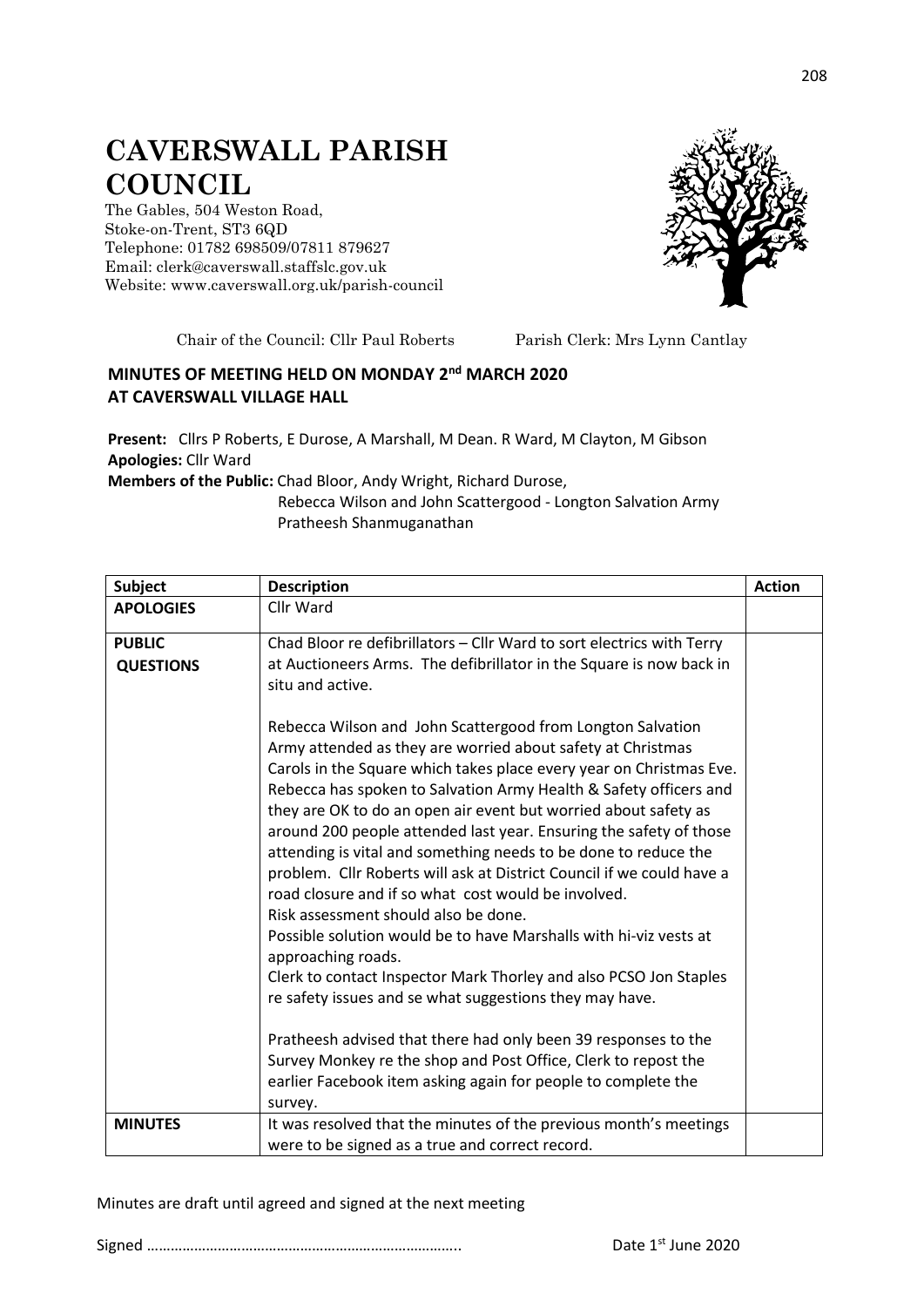| <b>Subject</b>         | <b>Description</b>                                                                                    | <b>Action</b> |
|------------------------|-------------------------------------------------------------------------------------------------------|---------------|
| <b>DECLARATION OF</b>  | Cllr Roberts re planning issues                                                                       |               |
| <b>INTEREST</b>        |                                                                                                       |               |
|                        |                                                                                                       |               |
| <b>REPORTS</b>         | County Councillor - not present                                                                       |               |
| <b>COUNTY/DISTRICT</b> | District Councillor - Council tax going up 1.9%                                                       |               |
| <b>COUNCILLORS</b>     | Car park fee increase delayed for 12 months then go to scrutiny                                       |               |
|                        | panel.                                                                                                |               |
| HANDYMAN/              | Andy Wright the Handyman was present and various items were                                           |               |
| <b>LENGTHSMAN</b>      | discussed. He was concerned about pedestrian gate onto playing                                        |               |
|                        | field, school end, as this is damaged and hanging badly, Cllr Roberts                                 |               |
|                        | to sort repairs.                                                                                      |               |
|                        | Litter picking done about once a month through the main area of                                       |               |
|                        | the village. Problem with litter, mainly McDonalds packaging, on                                      |               |
|                        | School Lane, this to be included in the area.                                                         |               |
|                        | Clerk to check with Town & Country as to when they cut verges so                                      |               |
|                        | that litter collection can be done prior to this to remove glass                                      |               |
|                        | bottles etc to prevent them from being broken by the mower and                                        |               |
|                        | let Andy know.                                                                                        |               |
|                        |                                                                                                       |               |
| <b>MATTERS ARISING</b> | <b>HIGHWAYS ISSUES:</b>                                                                               |               |
| <b>FROM PREVIOUS</b>   | General-                                                                                              |               |
| <b>MEETINGS</b>        | $30/20$ – Grids and Drains – no new report                                                            |               |
|                        | 31/20- Footpaths - no new report                                                                      |               |
|                        | 32/20 - Village Signs - Caverswall<br>(19/20, 03/20, 92/19, 78/19, 76/19, 56/19, 44/19, 31/19, 18/19, |               |
|                        | 146/18, 131/18. 119/18, 104/18, 88/18, 73/18.58/18, 46/18,                                            |               |
|                        | 31/18, 17/18, 3/18, 160/17. 141/17, 126/17, 114/17, 101/17,                                           |               |
|                        | 83/17                                                                                                 |               |
|                        | 33/20 Bus shelter - roof                                                                              |               |
|                        | (20/20, 04/20, 93/19, 68/19, 59/19, 50/19)                                                            |               |
|                        | On going                                                                                              |               |
|                        | 34/20 Seat by stocks on tree in The Square                                                            |               |
|                        | (21/20, 05/20, 94/19, 80/29, 69/19, 51/19)                                                            |               |
|                        | Tim to be asked to do it, Matt to sort out.                                                           |               |
|                        | 35/20 Playing field - preventing vehicles getting on grass area                                       |               |
|                        | (22/20.06/20, 96/19)                                                                                  |               |
|                        | This will be done during the Easter school holidays so not to disrupt                                 |               |
|                        | the car park area. TAKE OFF AGENDA                                                                    |               |
|                        | 36/20 Register of playing field land                                                                  |               |
|                        | (23/20, 07/20, 97/19, 82/19, 71/19)                                                                   |               |
|                        | Ongoing with Solicitor.                                                                               |               |
|                        | 37/20 Cars parking in the Dams at school time                                                         |               |
|                        | (24/20, 09/20, 99/19, 75/19) TAKE OFF AGENDA                                                          |               |
|                        | 38/20 Hedge on School Lane                                                                            |               |
|                        | (25/20, 10/20, 100/19)                                                                                |               |
|                        | Clerk still not managed to contact landowner, will keep trying. Clerk                                 |               |
|                        | to chase up if they don't do it we will and pass on any cost incurred                                 |               |
|                        | 39/20 Christmas light -Tree in The Square                                                             |               |
|                        | (27/20, 12/20, 104/19)                                                                                |               |
|                        | Clerk still awaiting contact from S-o-T Council Clerk to chase up.                                    |               |

Minutes are draft until agreed and signed at the next meeting